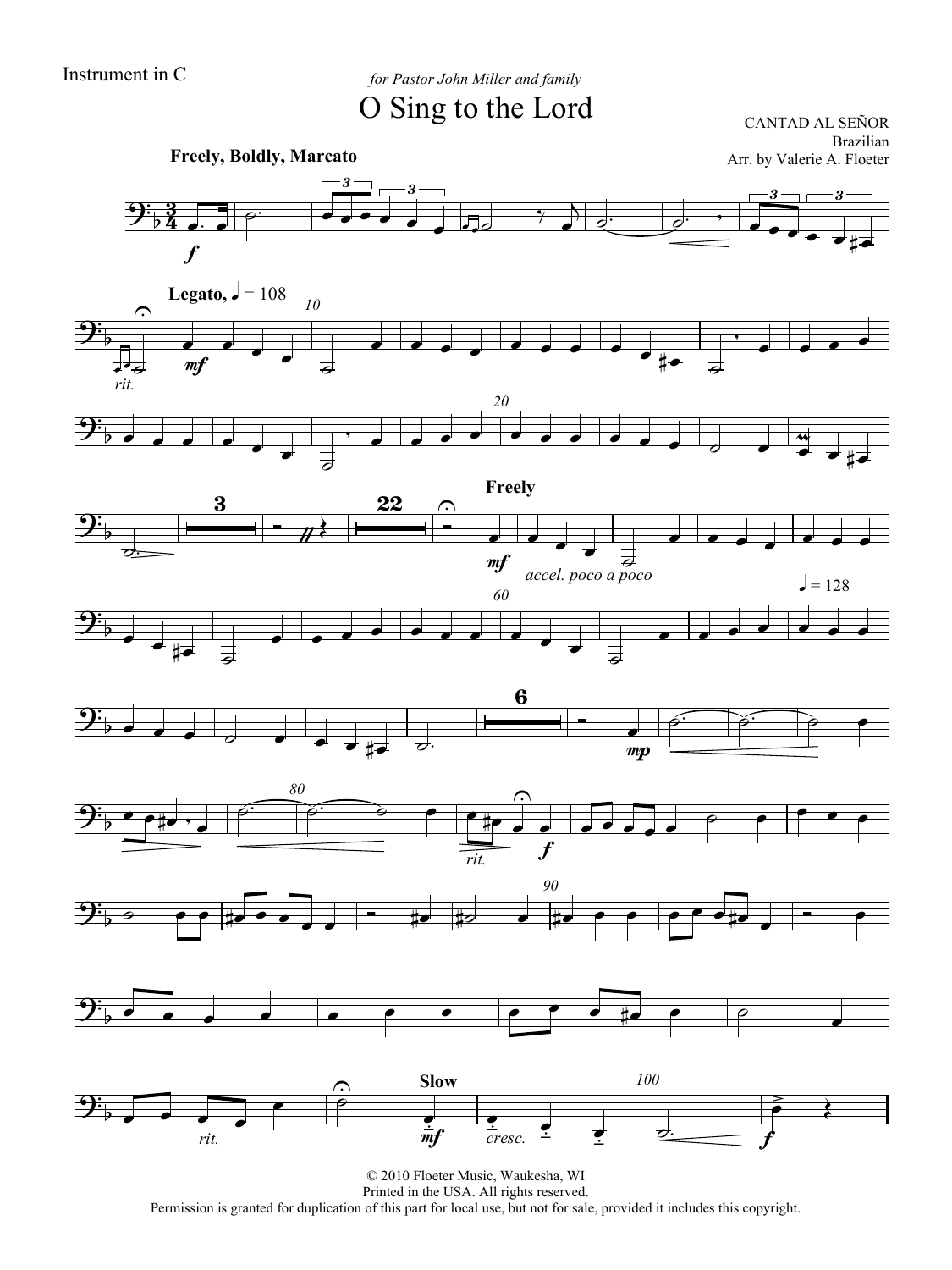Instrument in C From Depths of Woe I Cry to You

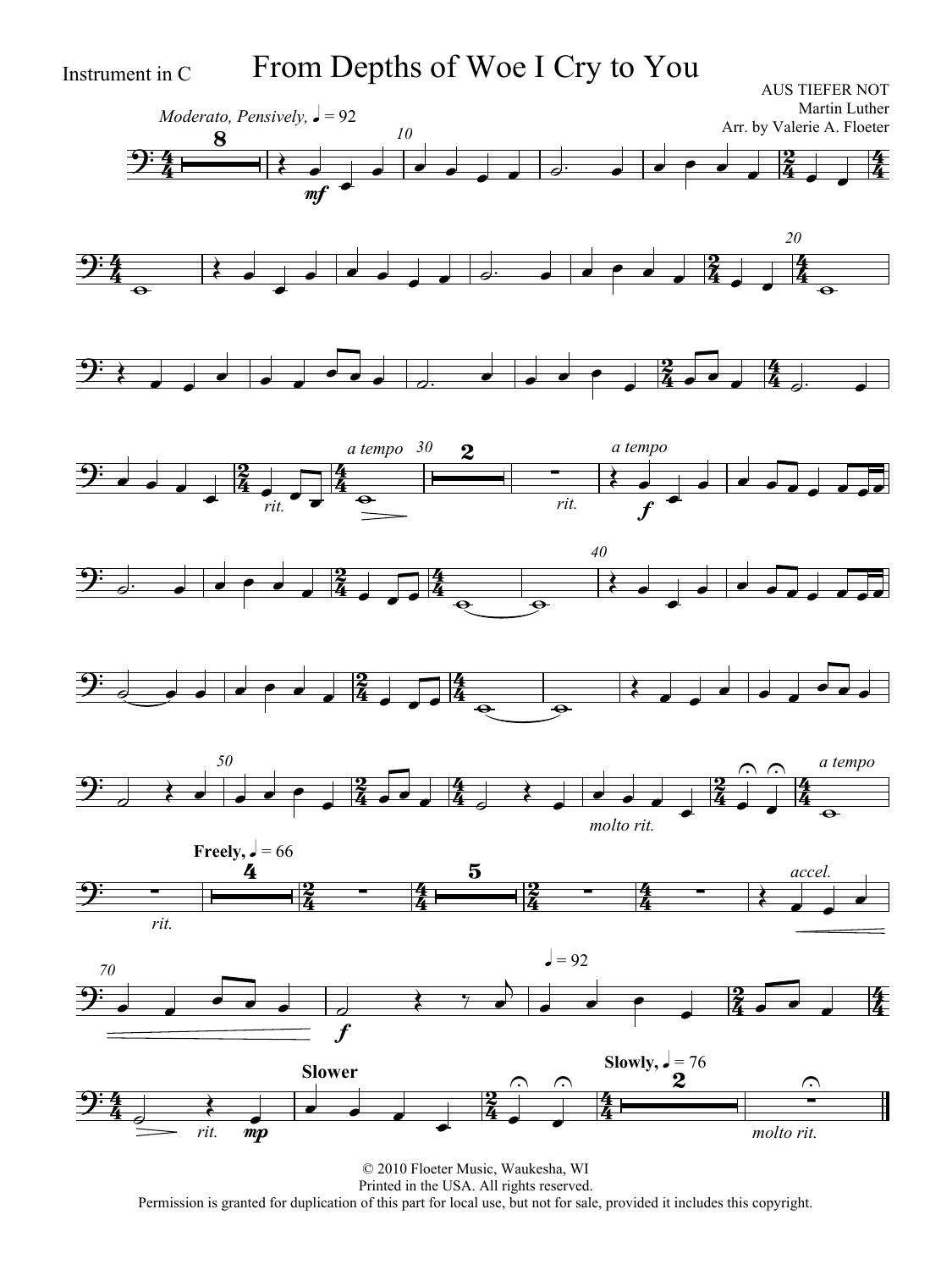Instrument in C God's Own Child, I Gladly Say It BACHOFEN

Johann Caspar Bachofen Arr. by Valerie A. Floeter

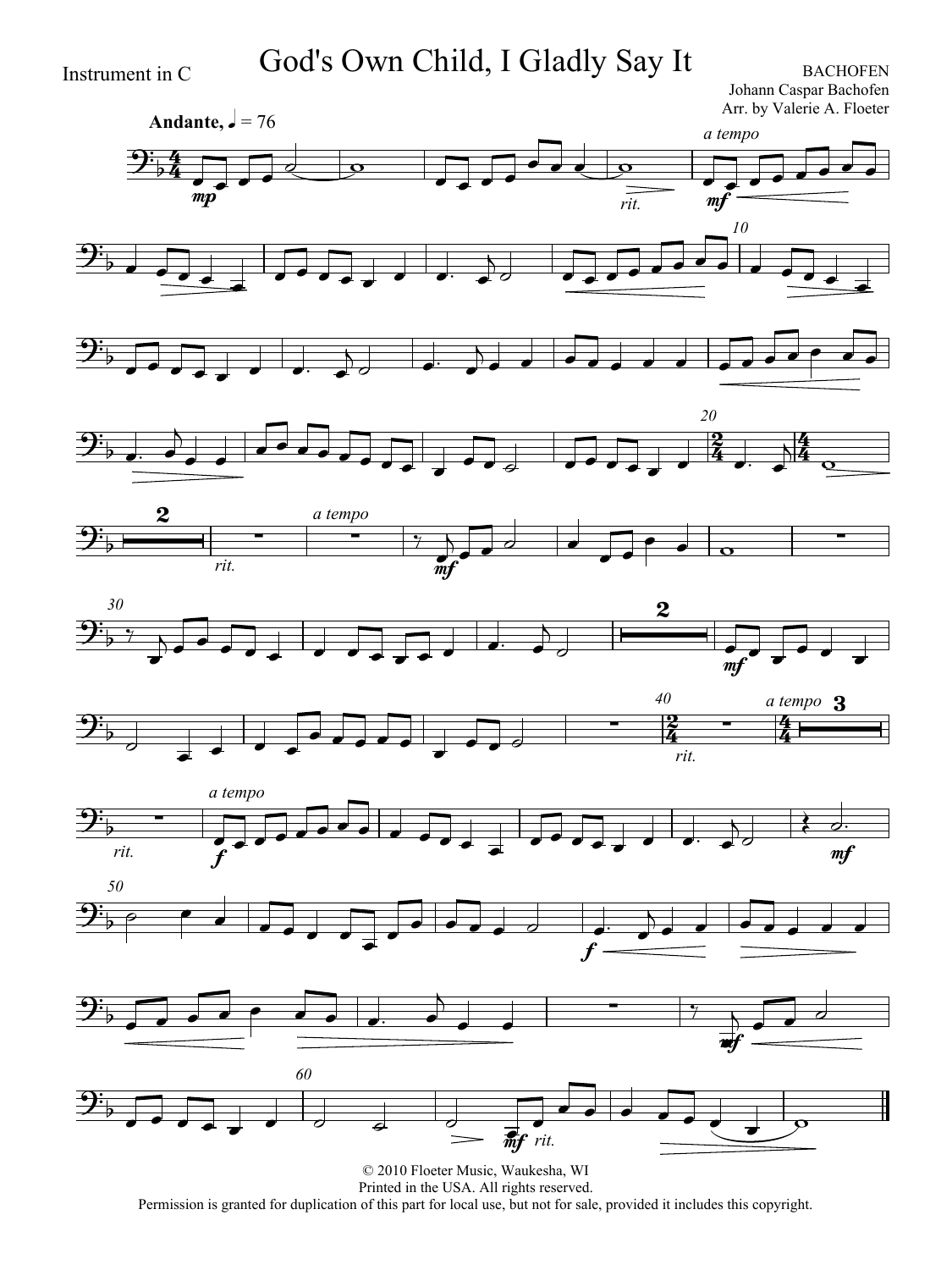### I Love to Tell the Story

Instrument in C

**HANKEY** William G. Fischer Arr. by Valerie A. Floeter

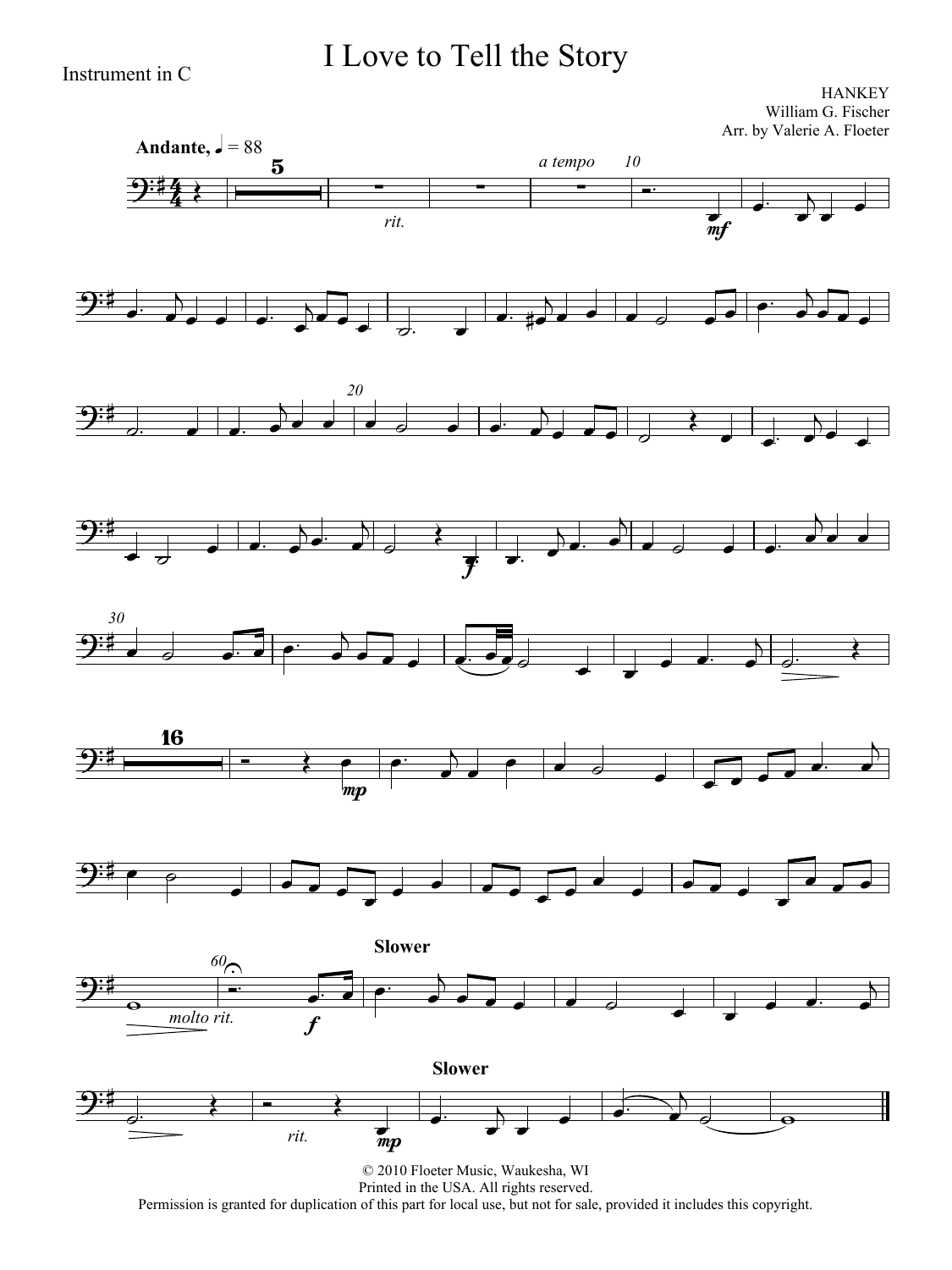#### Lord Jesus Christ, You Have Prepared

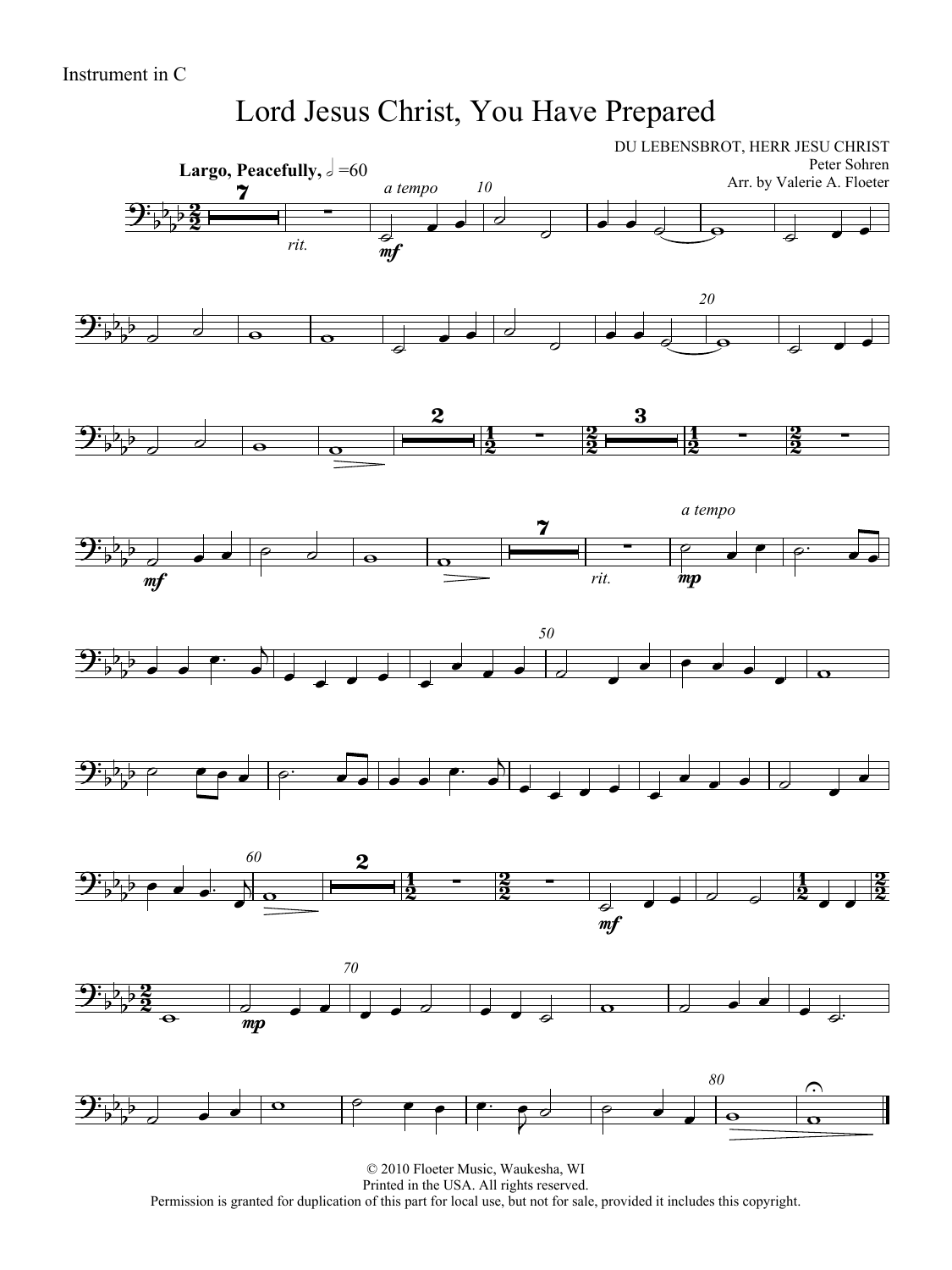# Instrument in C<br>
Once in Royal David's City

IRBY

4  $\frac{4}{4}$ **Gentle, Expressively,**  $\sqrt{ } = 72$ Henry J. Gauntlett Arr. by Valerie A. Floeter *10*  $\frac{1}{2}$  $\frac{8}{\sqrt{1-\frac{1}{2}}}$  $\vec{m}$  $\overline{a}$   $\overline{a}$   $\overline{a}$   $\overline{a}$   $\overline{a}$  $\overline{\phantom{a}}$   $\overline{A}$  $\overrightarrow{ }$  $\frac{2}{4}$   $\overline{z}$  $\overrightarrow{z}$  $\overline{\phantom{a}}$   $\overline{B}$  $\begin{array}{|c|c|c|c|c|}\hline \rule{0pt}{1ex}\rule{0pt}{2ex} & \rule{0pt}{2ex} \rule{0pt}{2ex} \rule{0pt}{2ex} \rule{0pt}{2ex} & \rule{0pt}{2ex} \rule{0pt}{2ex} \rule{0pt}{2ex} \rule{0pt}{2ex} \rule{0pt}{2ex} \rule{0pt}{2ex} \rule{0pt}{2ex} \rule{0pt}{2ex} \rule{0pt}{2ex} \rule{0pt}{2ex} \rule{0pt}{2ex} \rule{0pt}{2ex} \rule{0pt}{2ex} \rule{0pt}{2ex} \rule{0pt}{2ex} \rule{0pt}{2ex} \rule$ <u>2</u>  $\frac{2}{4}$  $\overline{4}$  $9\frac{9}{2}$  - 4  $\overline{\blacklozenge}$ mp  $\overline{\cdot}$   $\overline{\cdot}$   $\overrightarrow{z}$  $\overline{\cdot}$  $\mathbf{\mathcal{\hat{F}}}_{\flat}$  $\overline{\phantom{a}}$  $\overline{N}$  $\frac{1}{\sqrt{2}}$  , and the state of  $\frac{1}{\sqrt{2}}$ 3  $\overrightarrow{ }$  $\overline{A}$  $\overrightarrow{a}$  $\overrightarrow{c}$  $\overrightarrow{ }$ *40*  $\frac{1}{2}$  $\frac{4}{4}$ <u>2</u>  $\frac{2}{4}$  $\frac{1}{2}$  $9\frac{1}{2}$ ,  $\frac{1}{2}$ ,  $\frac{4}{4}$ ,  $\frac{1}{2}$ ,  $\frac{2}{4}$ ,  $\frac{4}{4}$ 3  $\overline{\phantom{a}}$  $\overline{\phantom{a}}$  $\frac{1}{2}$   $\frac{1}{4}$   $\frac{1}{2}$   $\frac{1}{2}$   $\frac{1}{2}$   $\frac{1}{2}$   $\frac{1}{2}$   $\frac{1}{2}$   $\frac{1}{2}$   $\frac{1}{2}$   $\frac{1}{2}$   $\frac{1}{2}$   $\frac{1}{2}$   $\frac{1}{2}$   $\frac{1}{2}$   $\frac{1}{2}$   $\frac{1}{2}$   $\frac{1}{2}$   $\frac{1}{2}$   $\frac{1}{2}$   $\frac{1}{2}$   $\frac{1}{2}$   $\frac{1}{\sqrt{1-\frac{1}{2}}}\left\{ \frac{1}{\sqrt{1-\frac{1}{2}}}\left( \frac{1}{\sqrt{1-\frac{1}{2}}}\left( \frac{1}{\sqrt{1-\frac{1}{2}}}\left( \frac{1}{\sqrt{1-\frac{1}{2}}}\left( \frac{1}{\sqrt{1-\frac{1}{2}}}\left( \frac{1}{\sqrt{1-\frac{1}{2}}}\left( \frac{1}{\sqrt{1-\frac{1}{2}}}\left( \frac{1}{\sqrt{1-\frac{1}{2}}}\left( \frac{1}{\sqrt{1-\frac{1}{2}}}\left( \frac{1}{\sqrt{1-\frac{1}{2}}}\right) \right) \right) \right) \$  $9\frac{1}{2}$  $\overrightarrow{a}$ 3  $\overline{\phantom{a}}$  $\overline{\phantom{a}}$  $\sqrt{2}$  $\overrightarrow{\cdot}$ *50*  $9\frac{1}{2}$  $\overrightarrow{a}$  $\overline{\phantom{a}}$ *rit.*  $\overline{\phantom{0}}$  $\overline{\phantom{a}}$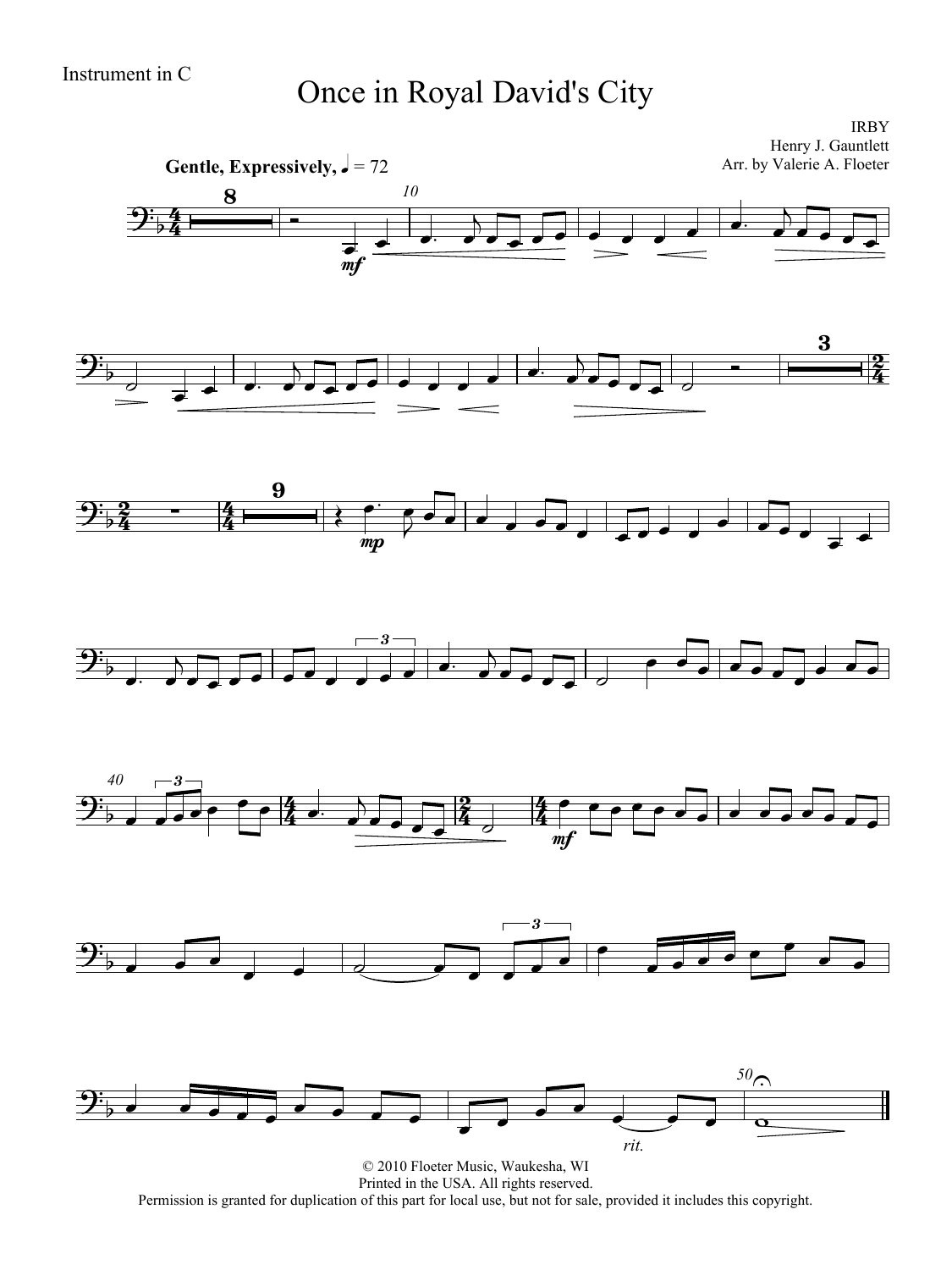#### Savior of the Nations, Come



© 2010 Floeter Music, Waukesha, WI Printed in the USA. All rights reserved. Permission is granted for duplication of this part for local use, but not for sale, provided it includes this copyright.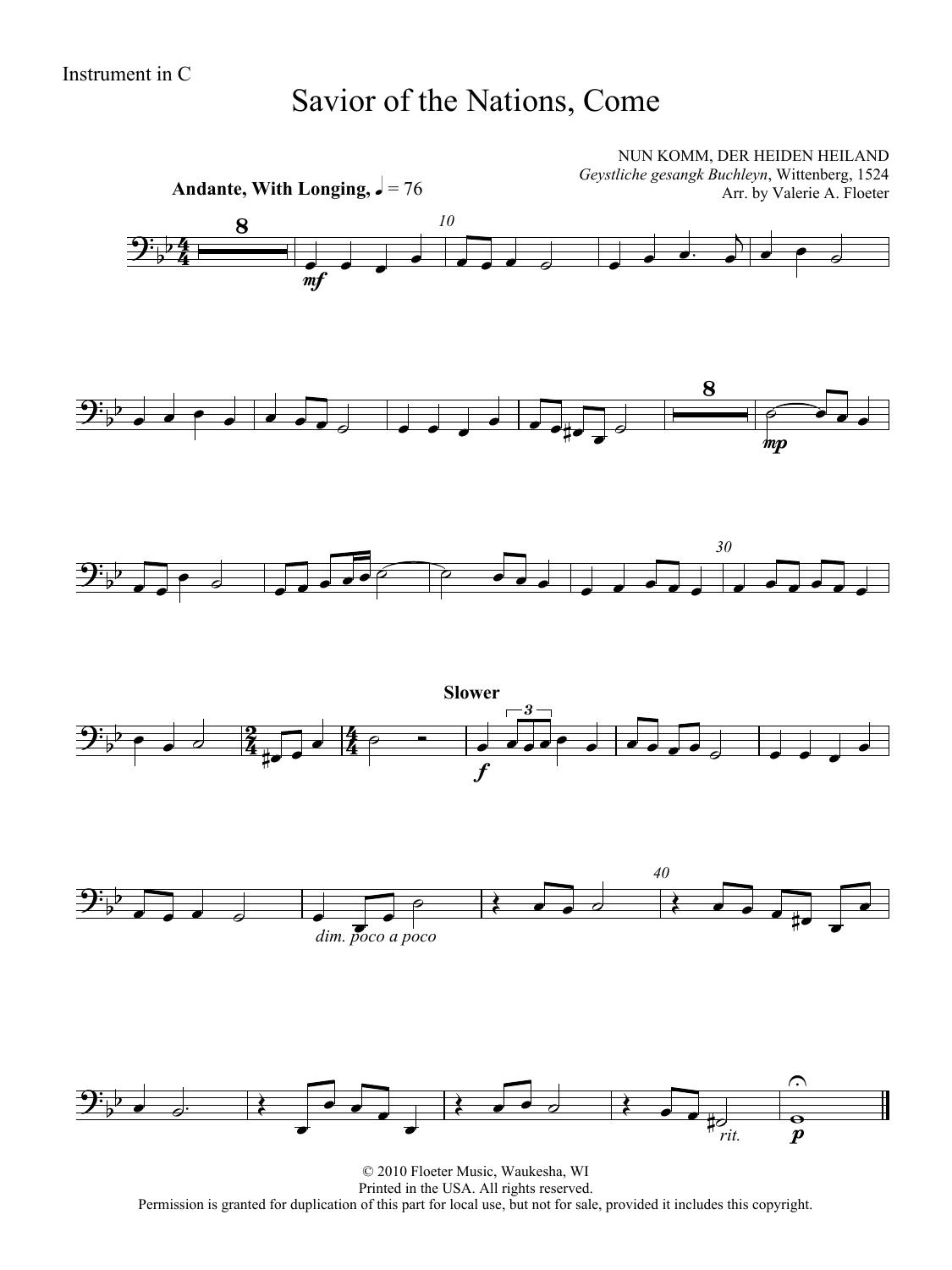## Instrument in C<br>Stricken, Smitten, and Afflicted

O MEIN JESU, ICH MUSS STERBEN *Geistliche Volkslieder*, Paderborn, 1850 Arr. by Valerie A. Floeter

















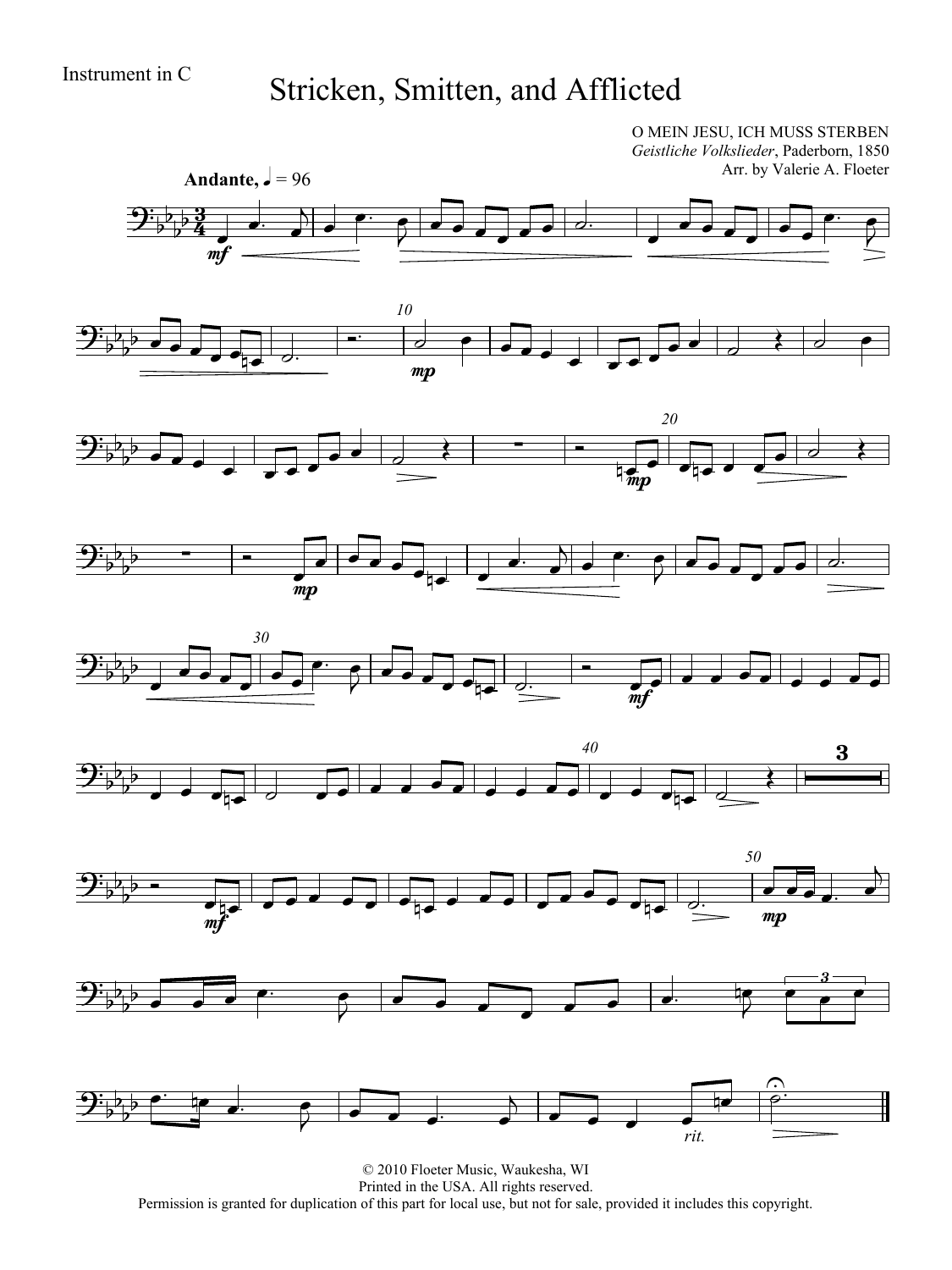#### May God the Father of Our Lord

TALLIS' CANON Thomas Tallis Arr. by Valerie A. Floeter



Printed in the USA. All rights reserved.

Permission is granted for duplication of this part for local use, but not for sale, provided it includes this copyright.